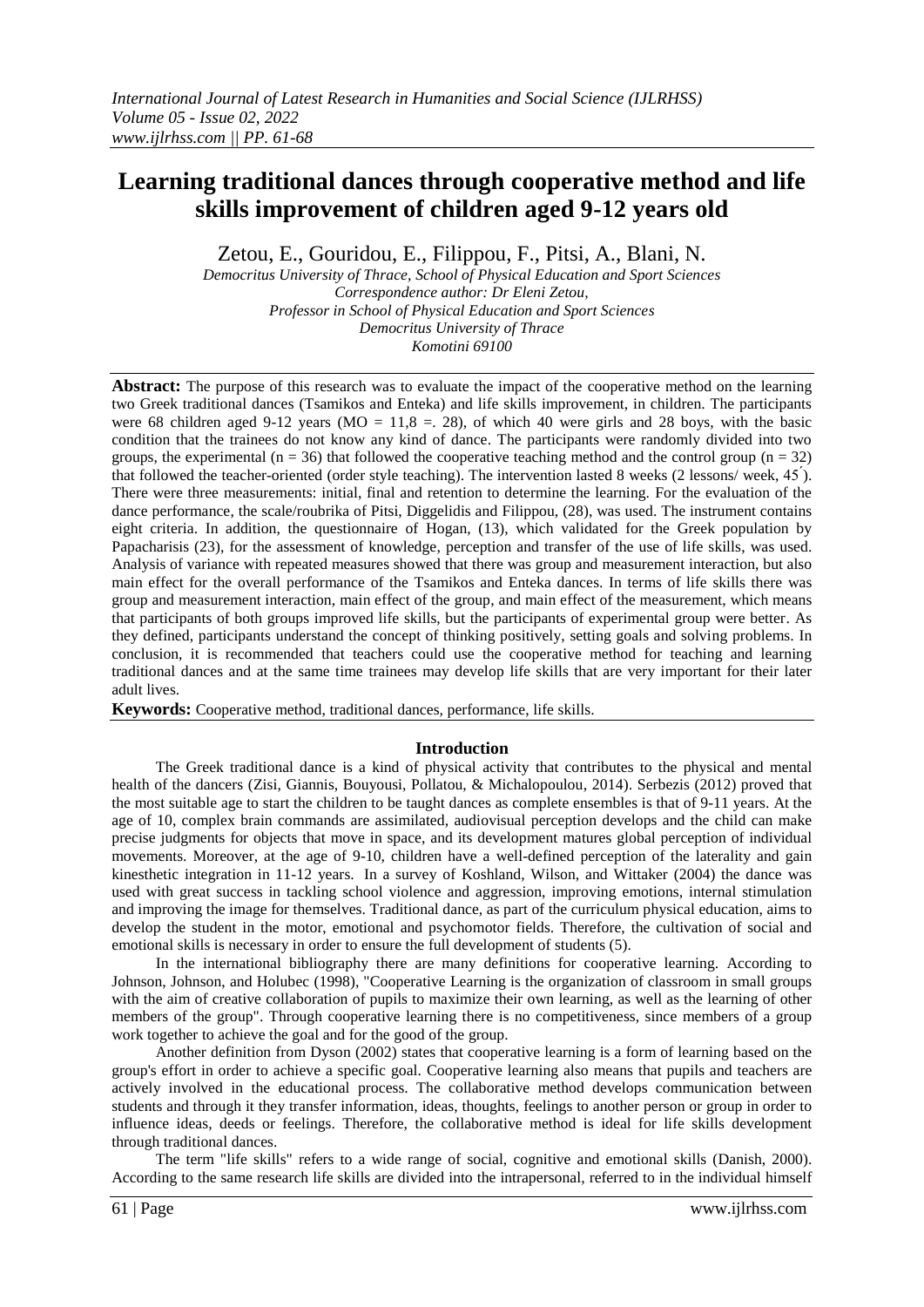## *www.ijlrhss.com || PP. 61-68*

(self-confidence, attention, stress control, concentration, etc.) and the interpersonal ones mentioned in his relationships with others (cooperation, careful listening, contribution to society, etc.). Life skills describe a range of skills acquired through learning and/or through everyone's experience and used to help individuals and groups manage effective problems and issues of everyday life. Creativity, critical thinking, ability to solve problems and decision-making, communication and cooperation, citizenship, relationship of everyday life with career, personal and social responsibility are essential characteristics for success in the 21st century, useful both for healthy societies and for strong, dynamic, and resonance in the labor market, people.

In their research, Danish, Petitpas, and Hale (1992) and Papacharisis and Goudas, (2003) argued that the knowledge with which an individual will be supplied, the way in which previous experiences will be prepared in similar situations, would be prepared, determine how he will deal with new situations in his daily life. The advantage of teaching life skills is that they can be transferred and used in other areas of life (Danish, 2000). Pierce, Gould, and Camiré (2017) argue that the life skills transfer process is defined as "an ongoing process by which a person develops further or learns, internalizes a personal advantage in sport and then experiences personal change in one or more areas of his life beyond the context in which he has initially learned.

A large number of scientists in education support the development of life skills through the school's daily program with educational programs and interventions (Goleman, 1998; Lv & Takami, 2015; Magotsiou & Goudas, 2007). Solomon and co., (2000) implemented a life skills program in the school environment aimed at developing social, moral and spiritual values. Also, the fact that life skills can be taught and have an effect is demonstrated by the research by Craig-Unkefer and Kaiser (2002). In another research on the physical education course, Kolovelonis, Goudas, Dimitriou, and Gerodimos (2006) implemented a life skills program aimed at increasing self-determination. Also, Goudas and Magotsiou (2009) implemented a collaboration skills program in the physical education course and examined its impact on the social skills and attitudes of students/three on teamwork.

Research has shown that teaching life skills can have a positive effect on their performance in sports activities (Papacharisis, Goudas, Danish, & Theodorakis, 2005; Papacharisis, Theofanidis, & Danish, 2006; Diggelidis, Theodorakis, Zetou, & Demas, 2007). The design and implementation, therefore, of a dance program combining the teaching of life skills is expected to have positive results and help achieve the course's goals. In this context, programs combining the teaching of life skills and learning sports skills were developed and used, with emphasis on personal and social development while promoting the sports skills of young athletes (Goudas, Hatzidimitrious, & Kikidi, 2006; Goudas & Giannoudis, 2008; Goudas & Giannoudis, 2010). According to Danish and Nellen (1997), an appropriate age to teach life skills is considered early adolescence.

From the above it is found that several studies have been done in a school environment using traditional dances and collaborative method for learning dances while developing social skills. In conclusion, by speaking about the importance of research on the one hand, the review of the literature found that there are not enough research in Greece related to the learning of traditional dances using the cooperative method, for life skills development on the other hand, there are no surveys to consider the learning of traditional dances with the cooperative method in children aged 9-12 years, also there are no similar surveys in a club of traditional dances environment aimed at learning dances, but also developing life skills through the collaborative method. It was therefore considered appropriate to explore the above parameters.

Consequently, the aim of this study was to evaluate the impact of cooperative method on learning two Greek traditional dances (Tsamikos and Enteka) and life skills improvement, in children aged 10-12 years old. The hypothesis that is set, is that the cooperative method will help participants to learn the dances and also improve life skills.

#### **Materials and Method**

#### **Participants**

The participants were 68 children aged 10-12 years ( $MO = 11.8 = 0.28$ ), of which 55 (61.80%) were girls and 34 (38.20%) were boys. They were randomly divided in two groups, with a basic constraint, to have nothing to do with any kind of dance. One group was the experimental  $(n = 36)$  that followed the cooperative teaching method and the other the control group  $(n = 32)$  which followed the typical teaching. Parents were requested to give written permission to allow their children to participate in the program after having been briefed on the aim of the research and receiving the assurance that the results of the study will be strictly used only for educational and scientific purposes.

#### **Procedure**

The intervention program lasted for eight (8) weeks. In total, the experimental group attended 16 lessons (2 per week, lasting 45 ́ for 8 weeks), concerning the learning of traditional dances through the cooperative method of teaching. The method used was that of group assignment or team working. The participants were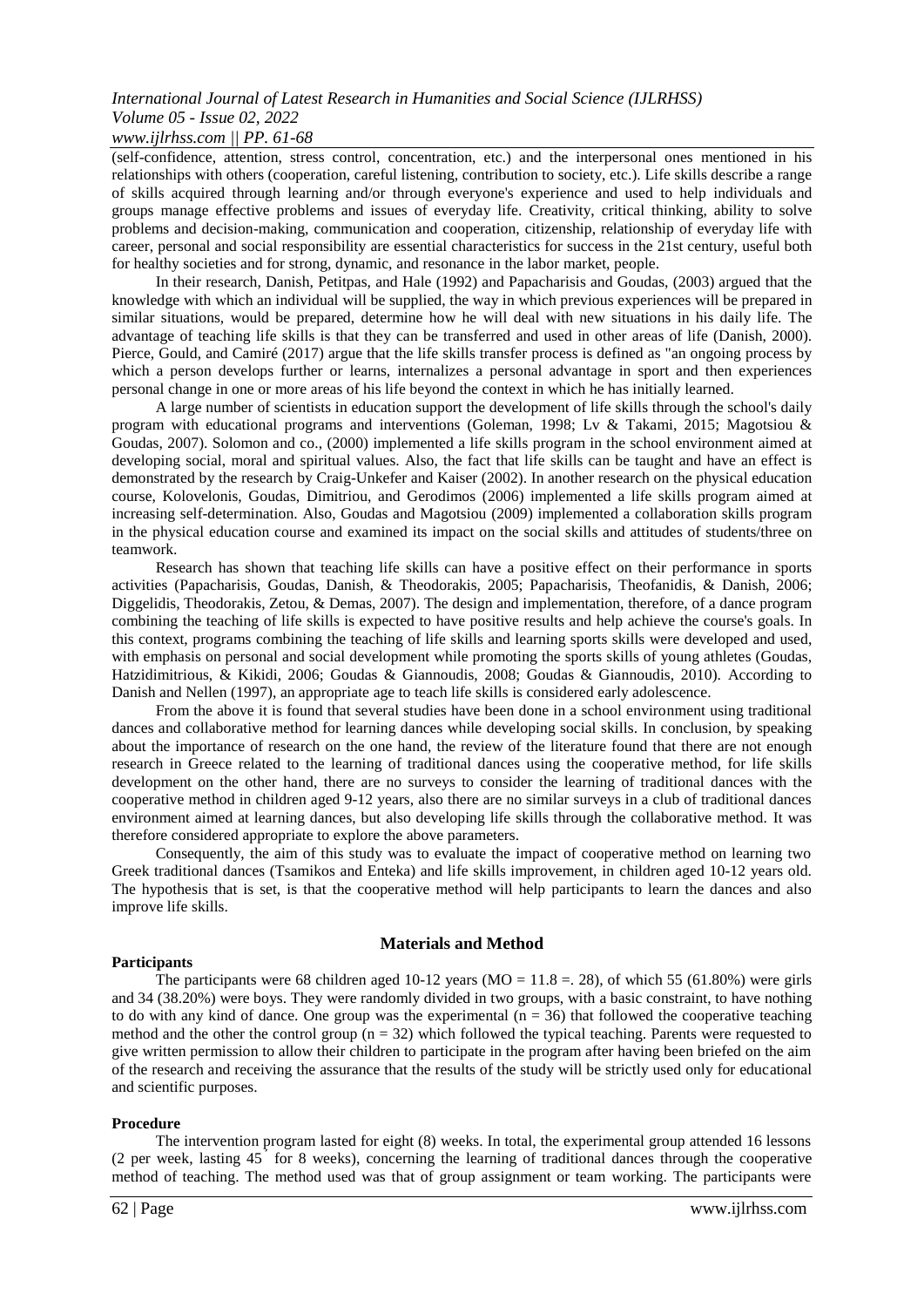#### *www.ijlrhss.com || PP. 61-68*

divided into heterogeneous four-member groups of mixed performance and gender. During the program, the dance teacher played a supervising and encouraging role, eager to resolve any issue, should it occur, and giving assignments such as the collection of information on a dance such as Tsamikos or Enteka (where it was danced, social characteristics of the era, the songs of the dance, etc.). After the demonstration of some new steps by a skillful local dancer, a member of each group is assigned to help the rest of the members improve their performance. By the fourth lesson, each pair of groups was united into one and in the last two lessons the whole experimental group was united in one team, according to the teaching method suggested by Kanakis (2001). In a 10-minute unit in each session children of the experimental group were taught and practiced in setting goals and the way to make a plan to reach them, in positive thinking and the way to change a negative thought into positive a one. Moreover, they were informed for the way that they could use those skills in other domains of their everyday life.

The control group was taught the same dances at the same period along with the experimental group. However, the method that was applied was teacher-oriented which adopted the order style (Serbezis, 2012). since it underlined only the kinetic form of dances. In a 10-minute unit in each session children of the control group were informed for the subjects of doping, fair play, Olympic Games and healthy diet.

The participants of both groups were evaluated for the dance performance in the beginning, before the intervention, after 8 weeks of intervention and one week after the final measurement, without having any practice and in the same time they complemented the questionnaire. The result was the general improvement of the majority of the participants.

#### **Instruments**

For the evaluation of the dance performance in Greek traditional dances the scale of scheduled criteria (Roubrika) of Pitsi, Diggelidis and Filippou, (2013) was used, in which the evaluation of the respective criterion was made separately and cumulatively in the overall performance. The eight criteria of Roubrika were used in the present investigation because of the age of the children.

Also, the questionnaire of Hogan, (2000), -adapted for the Greek population by Papacharisis, (2004)- for the assessment of knowledge and perceptions of the use of life skills (setting goals, positive thinking and strategic problem-solving) was used. The trainees completed the questionnaire in order to assess knowledge and perceptions about the functioning of life skills, before the intervention, after 8 weeks of intervention and one week after the final measurement, without any practice. The questionnaire consists of 10 questions which evaluate 3 factors, to which those involved were asked to be evaluated on a 7-stage scale (1=I totally disagree up to 7=I fully agree):

- 1. Understanding the concept of life skills, the factor that refers to whether those who perceive the content of teaching life skills (e.g. "I fully understand what a goal definition means and its difference from the dream").
- 2. Perceptions of the functioning of life skills, the factor that refers to whether those who perceive the value of life skills (e.g. 'life skills produce positive results').
- 3. Transfer of life skills to other areas, the factor that refers to whether trainees perceive the use of life skills in other fields and courses within school and outside school (e.g. "life skills can be applied in our lives in general"). The score performance of life skills was the sum of the individual factors (understanding, perception and transfer).

#### **Statistics**

For the analysis of data, descriptive statistics, t-test analysis for initial measurements, analysis of variance with repeated measures (ANOVA Repeated Measures), and Post hoc Bonferroni analysis to find differences between groups were used. The SPSS 21 statistical package was used and the level of significance was set to p<.05. Prior to the repeated measures, distribution normality with Kolmogorov-Smirnov test (K-S test) and homogeneity of variance (Box's M test) were carried out. There was a non-significant value (<0.05), which indicated that the data did not differ significantly from the multivariate normality of variables, thus parametric tests could be applied. The internal consistency of the questionnaire has been tested by the Cronbach alpha.

#### **Results**

#### **Initial measurements**

From the t-test analysis for independent samples, no significant differences were found in the initial measurements between the two groups, which states that the participants of the groups prior to intervention started from the same level in terms of performance in dances Tsamikos and Enteka. Table 1 shows the score of participants in the initial measurements.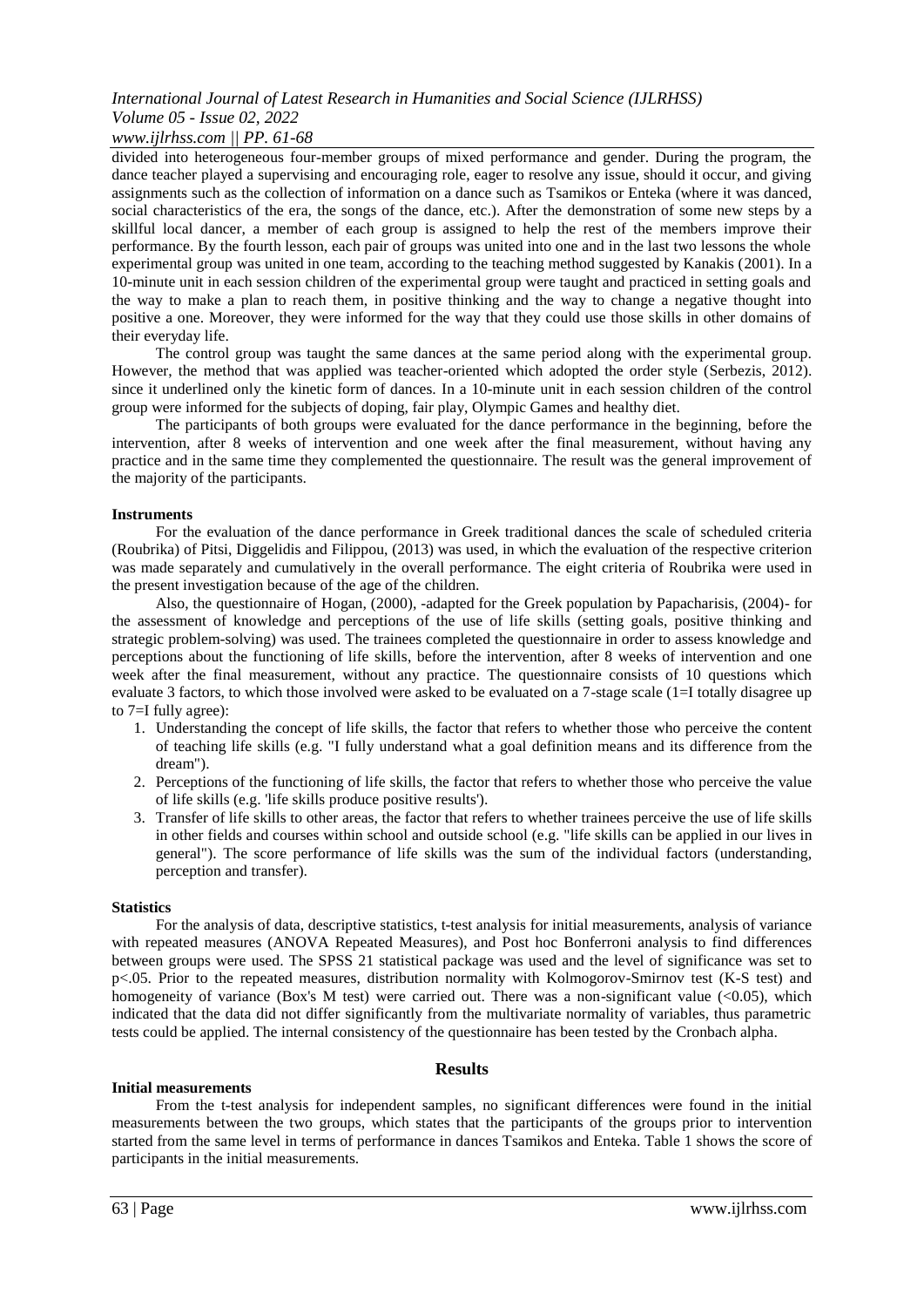*International Journal of Latest Research in Humanities and Social Science (IJLRHSS) Volume 05 - Issue 02, 2022 www.ijlrhss.com || PP. 61-68*

| Groups           |      | Experimental<br>Control |      |     |         |      |
|------------------|------|-------------------------|------|-----|---------|------|
|                  | М    | SD                      | M    | SD  |         |      |
| <b>T</b> samikos | 2.08 | -39                     | 2.22 | .46 | $-1.38$ | .171 |
| Enteka           | 1.74 | .38                     | 1.82 | .35 | $-.880$ | .382 |

**The effect of the intervention on the participants' performance in the dance of Tsamikos** The analysis of variance with repeated measurements showed that there was group and measurement interaction (F  $_{(2.132)}$  = 100.42,  $\eta$ 2=.603, p <. 01), main effect for the group (F  $_{(1.66)}$  = 29.85,  $\eta$ 2 = .311, p <. 01), and main effect of Measurement (F  $_{(2,132)} = 242.9$ ,  $\eta$ 2=.786, p <. 01), for the overall performance of the Tsamikos dance (sum of the individual criteria, but even the criteria). This is interpreted as the groups had significant differences between the three measurements in the overall performance of the dance. Table 2 shows the overall performance of participants of the three measurements at the Tsamikos dance.

**Table 2.** Means and standard deviations of participants of the groups in the overall performance at the Tsamikos dance, in the three measurements

| <b>Groups</b> |    |      | adiley, in the time incasurements<br>$Ist$ measurement<br>(pre) |      | $2nd$ measurement<br>(post) |      | $3rd$ measurement<br>(retention) |
|---------------|----|------|-----------------------------------------------------------------|------|-----------------------------|------|----------------------------------|
| Experimental  | 36 | 2.08 | .39                                                             | 3.81 | .80                         | 3.92 | .82                              |
| Control       | 32 | 2.22 | .46                                                             | 2.77 | .65                         | 2.50 | .59                              |
| Total         | 68 | 2.15 |                                                                 | 3.32 | .89                         | 3.25 | 1.01                             |
| $*_{p< 0.05}$ |    |      |                                                                 |      |                             |      |                                  |

The Bonferroni analysis of multiple comparisons between the individual levels of the "measurement" factor showed that there were significant differences between the groups from the first to the second measurement ( $p < 0.05$ ) and from the first to the third measurement ( $p < 0.05$ ). Both groups showed improvement, with the experimental being better than the control group in the final, but also in the retention measurement.

#### **The effect of the intervention on the participants' performance in the dance of Enteka**

The analysis of variance with repeated measurements showed that there was group and measurement interaction (F  $_{(2.132)}$  = 51.191,  $\eta$ 2=.437, p <. 01), main effect for the group (F  $_{(1.66)}$  = 19.08,  $\eta$ 2 = .224, p <. 01), and main effect of Measurement (F  $_{(2.132)} = 160.99$ ,  $\eta$ 2=.709, p <. 01), for the overall performance of the Enteka dance (sum of the individual criteria, but even the criteria). This is interpreted as the groups had significant differences between the three measurements in the overall performance at the dance Enteka. Table 3 shows the overall performance of participants of the three measurements at the Enteka dance.

**Table 3.** Means and standard deviations of participants of the groups in the overall performance of the Enteka dance, in the three measurements.

| <b>Groups</b> | N  |      | aance, in the time measurements.<br>$Ist$ measurement |      | $2nd$ measurement |      | $2^{rd}$<br>measurement |  |
|---------------|----|------|-------------------------------------------------------|------|-------------------|------|-------------------------|--|
|               |    |      | (pre)                                                 |      | (post)            |      | (retention)             |  |
| Experimental  | 36 | 1.74 | .38                                                   | 3.25 | .03               | 3.34 |                         |  |
| Control       | 32 | .82  | .34                                                   | 2.22 | .512              | 2.28 | .49                     |  |
| Total         | 68 | .78  | .36                                                   | 2.76 |                   | 2.84 | .96                     |  |
| $*_{p<0.05}$  |    |      |                                                       |      |                   |      |                         |  |

The Bonferroni analysis of multiple comparisons between the individual levels of the "measurement" factor showed that there were significant differences between the groups from the first to the second measurement ( $p < 0.05$ ) and from the first to the third measurement ( $p < 0.05$ ). Both groups showed improvement, with the experimental being better than the control group in the final, but also in the retention measurement.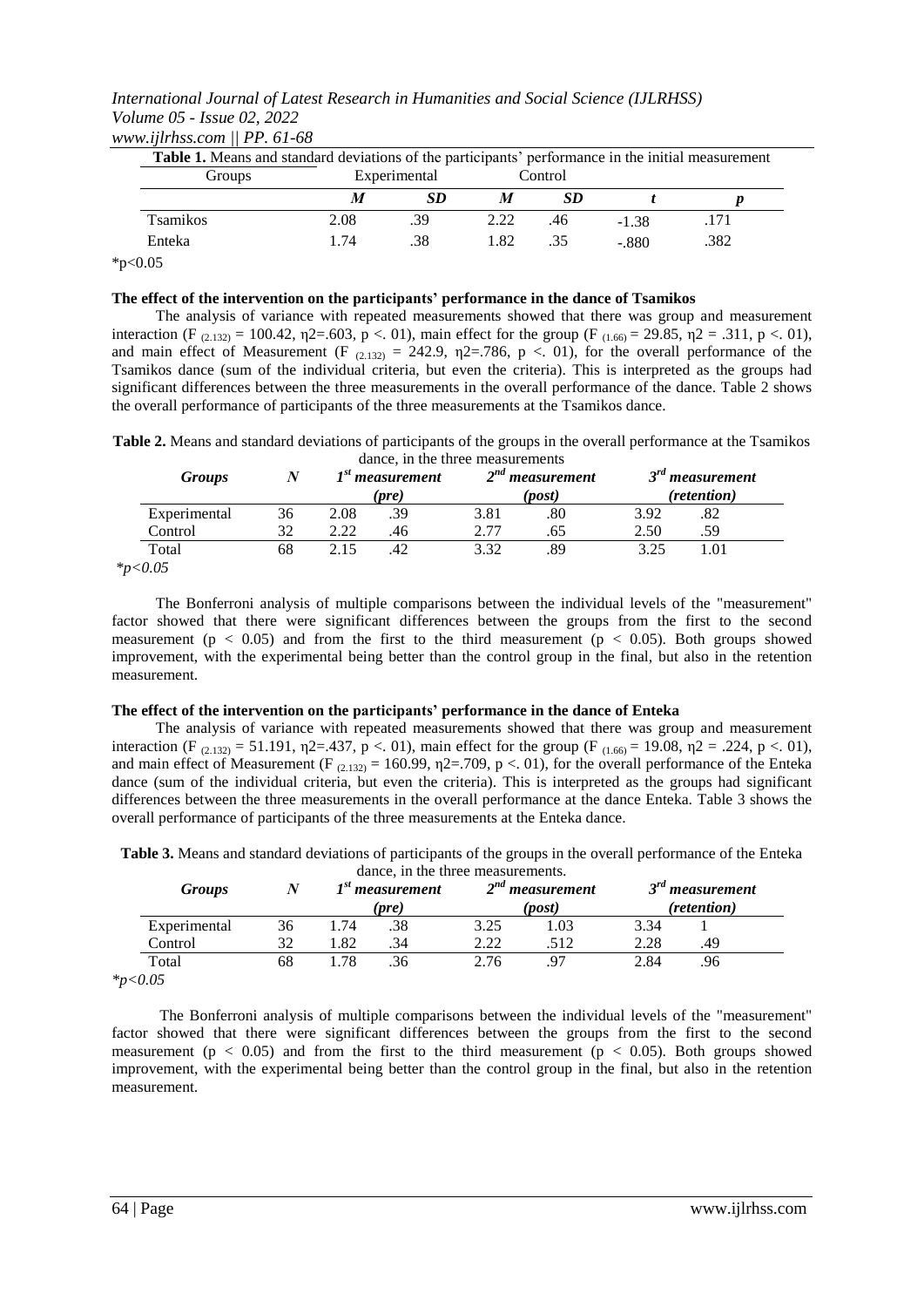*www.ijlrhss.com || PP. 61-68*

#### **The effect of intervention on life skill improvement Internal consistency**

Checking the reliability of the knowledge, perception and transfer in the use of life skills questionnaire, using the coefficient a Cronbach, gave high internal consistency values. For *Knowledge a=*.934, *Perception a=*.659, *Transfer a=*.850.

#### **Initial measurements**

From the One-way analysis of variance, no significant differences were found in the initial measurements between the two groups, which states that the participants of the groups prior to intervention started from the same level in terms of knowledge, perception, transfer and the total score of life skills. Table 4 shows the score of the initial measurements for three factors and for total score of life skills.

**Table 4.** The participants' performance in the initial measurement of three factors (knowledge, perception and transfer) and total score of life skills

| Groups                     |      | Experimental |      | Control   |      |
|----------------------------|------|--------------|------|-----------|------|
|                            | M    | <b>SD</b>    | M    | <b>SD</b> | р    |
| Knowledge                  | 5.10 | .42          | 5.01 | .56       | .431 |
| Perception                 | 5.34 | .44          | 5.19 | .37       | .147 |
| Transfer                   | 5.07 | .46          | 5.07 | .43       | .975 |
| Total score of Life skills | 5.20 | .27          | 5.09 | .25       | .216 |
| $\Lambda$ $\Gamma$         |      |              |      |           |      |

*\*p<0.05*

#### **Knowledge**

In terms of knowledge there was group and measurement interaction (F<sub>(1.66)</sub> = 190.57,  $\eta$ 2 = 743, p < 01), also there was main effect of the group (F<sub>(1.66)</sub> = 76.58  $\eta$ 2 = 537, p < 01), and main effect of the measurement (F<sub>(1,66)</sub> = 168.86,  $\eta$ 2 = 719, p < 01), which means that participants of life skills group were improved in understanding the life skills, but the participants of control group have significantly reduced in the second measurement. The performance of participants of the groups in the life skills understanding, is shown in table 5.

**Table 5.** The evaluation of participants of the groups in the three measurements in life skills understanding *Groups Ν 1 st measurement (pre) 2 nd measurement (post)*

| Experimental | 36 | 5.10 | .43  |      | تەر. |
|--------------|----|------|------|------|------|
| Control      |    | .01  | ں ر. | 4.96 |      |
| Total        | 58 | ۔06  | .49  | 5.90 | 1.02 |

*\*p<0.05*

#### **Perception**

In terms of perception there was group and measurement interaction (F<sub>(1.66)</sub> = 71.52,  $\eta$ 2 = 520, p <. 01), also there was main effect of the group (F<sub>(1.66)</sub> = 35.065,  $\eta$ 2 = 994, p < 01), and main effect of the measurement (F<sub>(1.66)</sub> = 40.38,  $\eta$ 2 = 380, p < 01), which means that participants of life skills group were improved in understanding the life skills, but the participants of control group have significantly reduced in the second measurement. The performance of participants of the groups in the life skills perception, is shown in table 6.

**Table 6.** The evaluation of participants of the groups in the three measurements in perception of life skills *Groups Ν 1 st measurement 2 nd measurement (post)*

| ------       | . . | 'pre |     |      | $=$ $$ $$ $$ $$ $$ $$ $$ $$ $$ |
|--------------|-----|------|-----|------|--------------------------------|
| Experimental | 36  | 5.34 | .4J |      | .o                             |
| Control      | 20  | 5.19 |     | 5.08 | .43                            |
| Total        | b8  | 5.27 |     | 5.66 | .78                            |

*\*p<0.05*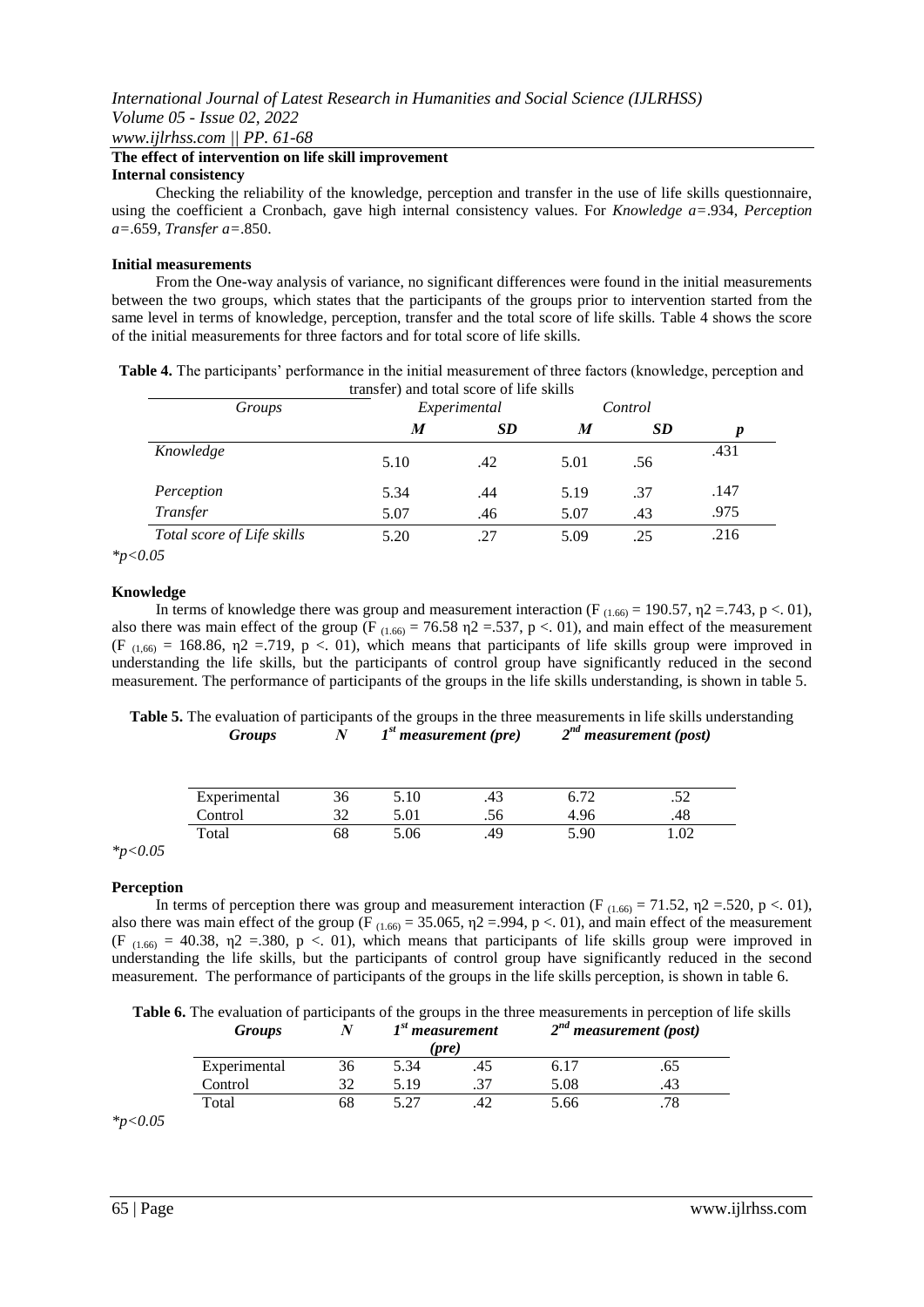### *International Journal of Latest Research in Humanities and Social Science (IJLRHSS) Volume 05 - Issue 02, 2022 www.ijlrhss.com || PP. 61-68*

#### **Transfer**

In terms of perception there was group and measurement interaction (F  $_{(1.66)} = 113.09$ ,  $\eta$ 2 = .631, p < .01), also there was main effect of the group (F<sub>(1.66)</sub> = 80.439,  $\eta$ 2 = 993, p < 01), and main effect of the measurement (F<sub>(1.66)</sub> = 3.209,  $\eta$ 2 = 0.046, p < 0.1), which means that participants of life skills group were improved in understanding the life skills, but the participants of control group have significantly reduced in the second measurement. The performance of participants of the groups in the life skills transfer, is shown in table 7.

**Table 7.** The evaluation of participants of the groups in the three measurements in life skills transfer

|                      | Groups       |     | $1st$ measurement (pre) |    | $2^{nd}$ measurement (post) |     |
|----------------------|--------------|-----|-------------------------|----|-----------------------------|-----|
|                      | Experimental | 36. | 5.07                    | 40 | 6.19                        | .٥  |
|                      | Control      |     | 5.08                    |    |                             | .40 |
|                      | Total        | DС  |                         |    | 5.29                        | 16  |
| $\sim$ $\sim$ $\sim$ |              |     |                         |    |                             |     |

*\*p<0.05*

#### **Life skills (total score)**

In terms of total score of life skills there was group and measurement interaction (F  $_{(1.66)} = 201.13$ ,  $\eta$ 2 =.753, p <. 01), also there was main effect of the group (F  $_{(1.66)}$  = 133.45,  $\eta$ 2 =.669, p <. 01), and main effect of the measurement (F  $_{(1.66)} = 66.73$ ,  $\eta$ 2 = 503, p < 01), which means that participants of both groups were improved in the life skills. The performance of participants of the groups in the life skills, is shown in table 8.

**Table 8.** The evaluation of participants of the groups in the three measurements in life skills

| Groups       |    | I <sup>st</sup> measurement (pre) |       | <u>Aware of the evaluation of participatio of the groups in the three measurements in the sithf</u><br>$2nd$ measurement (post) |         |  |
|--------------|----|-----------------------------------|-------|---------------------------------------------------------------------------------------------------------------------------------|---------|--|
| Experimental |    |                                   | ت .   | n. 30                                                                                                                           | $\cdot$ |  |
| Control      |    | .09                               | ۔ ت   |                                                                                                                                 | ت ک     |  |
| Total        | nč |                                   | ں ے . |                                                                                                                                 |         |  |

*\*p<0.05*

#### **Discussion**

The purpose of this research was to evaluate the impact of the cooperative method on the learning of traditional dances (Tsamikos and Enteka) and life skill improvement, in children aged of 9-12. The results showed that the participants of both groups learned the dances, but the participants of experimental group were better in the performance of two dances. The results of this investigation coincide with the results of the Dyson (2002). The differentiation of the results of the present investigation in relation to the results of other surveys, may be due to different ages, since the sample of this research consisted of pupils aged 10-12 years, while others were 14, 15, 16 and 17 years old (Dyson, 2002).

Many researchers (Karkou, Fullarton, & Scarth, 2010; Kazela, 2009; Kakana, 2008; Magotsiou & Goudas, 2007), propose the use of the cooperative method of learning in various activities such as dance, because trainees learn in a group, friendly/ pleasant environment, open channels of communication with their co-workers, recognize the diversity, and socialized. They also take a role of leader, become independent and learn to help others. They realize that they can achieve the goals they set by working as a team, which is very important for their real life later. All of the above can prepare children to become emotionally healthy individuals.

As far as life skills are concerned, participants of both groups have improved (in anticipation, understanding and transfer the life skills) but the participants of experimental group (cooperative method) were better. So coaching life skills should be efficiently and systematically provided to children through intervention programs that integrate dance and life skills training, with children's active participation. This conclusion agrees with the results of previous studies that indicate the effectiveness of life skills programs in children and youth (Papacharisis, Goudas, Danish, & Theodorakis, 2005), and of other relative studies in the sport and physical education contexts that confirm the positive effect in learning and performance enhancement of sports skills in young students (Goudas & Giannoudis, 2010). In this line are also the results of previous studies that have been extracted from research on specific sports such as volleyball, basketball, tennis, soccer, swimming, strength and flexibility (Papacharisis, Goudas, Danish, & Theodorakis, 2005; Kolovelonis, Goudas, Dimitriou, & Gerodimos, 2006; Goudas, Hatzidimitrious, & Kikidi, 2006).

The present findings agree with the results of previous researches on the qualitative evaluation of life skills programs (Goudas & Giannoudis, 2010). Furthermore, it adds to the results of extended researches in the following distinct points: First, according to Papacharisis et al., (2005), the intervention program was effective and applicable to students of age from 10 to 12 years old, while teaching life skills and sports skills in an integrated framework promotes students' abilities in learning and practicing skills that help them coping the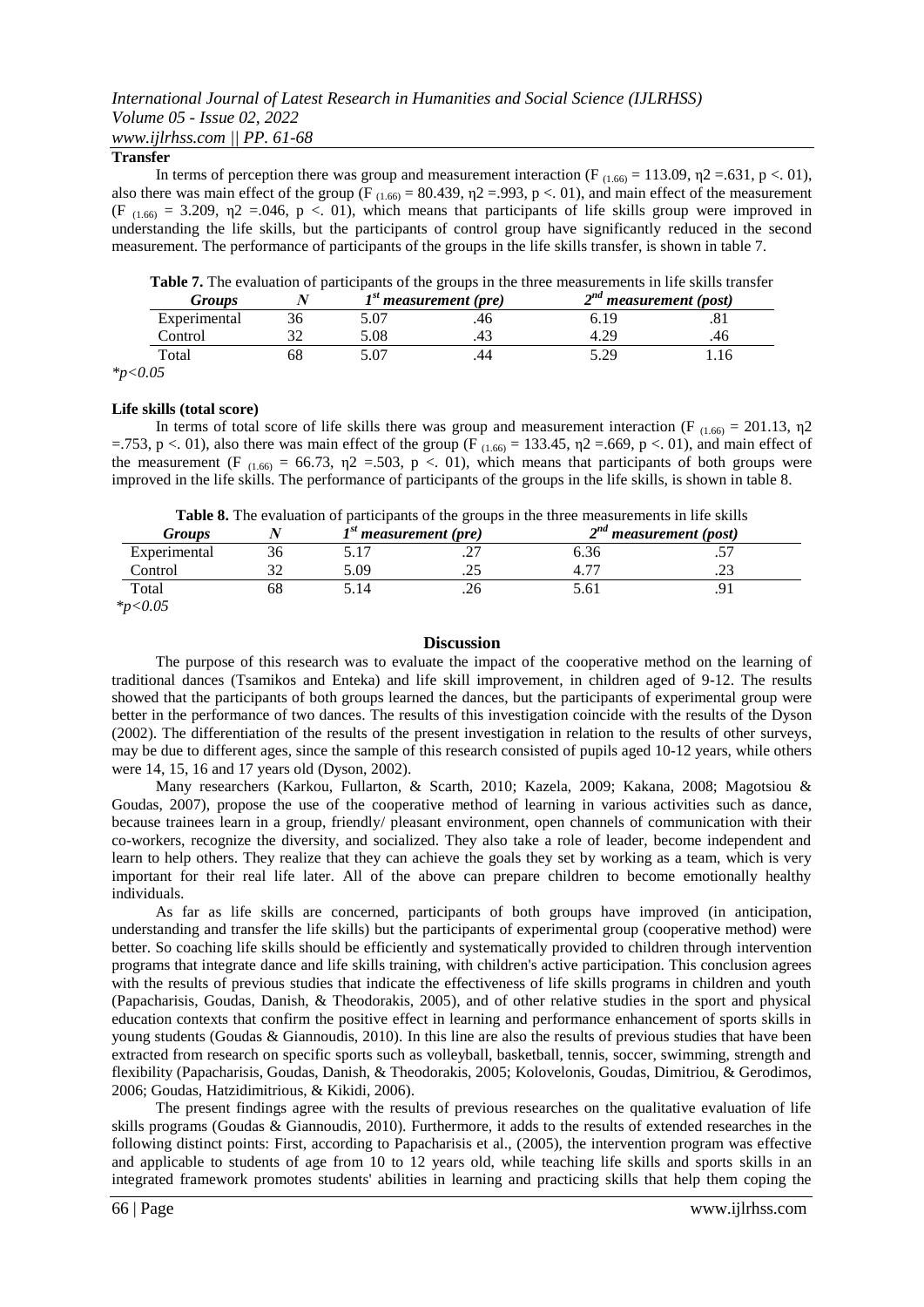#### *www.ijlrhss.com || PP. 61-68*

complexity of their daily life. Secondly, it confirms the argument that skills are learned best when students have the opportunity to observe and actively practice them, being in line with the promising results of previous studies that recognize the effectiveness of the intervention life skills programs in children and youth (Danish, 2000; Goudas, Hatzidimitrious, & Kikidi, 2006). Third, the result of the study that life skills learnt in the school setting through intervention programs may be transferred to other domains outside school, agrees with the results of Goudas and Giannoudis (2010). However, in a deeper investigation it seems that Goudas and Giannoudis (2010) came to this conclusion by using specific strategies and methods in teaching life skills, which were confirmed as effective. The importance of life skills applicability and transferability to domains of life other than those that have been taught has been occasionally highlighted by various researchers (Danish, Petitpas, & Hale, 1992).

In conclusion, dance teachers should first understand the importance of cooperative method for improving dance performance and then they need to give students understanding the importance of this method. The cooperative method of practice helped participants to learn the Tsamikos and Enteka dances, as both groups showed improvement, with the experimental being better than the control group in the final, but also in the retention measurement. Still, both groups improved life skills, but participants of experimental group were better than them of control group. In order to determine at what age, the differences are beginning to appear with the use of the cooperative method, more research should be applied to elementary and high school children.

Also, in future investigations could be explored the impact of the cooperative method on the satisfaction and enjoyment of the participating children. Finally, it is proposed in subsequent studies to explore the ways in which teachers develop psychological, social or emotional skills to children.

#### **References**

- [1]. Craig-Unkefer, L. A., & Kaiser, A. P. (2002). Improving the Social Communication Skills of At-Risk Preschool Children in a Play Context. *Topics in Early Childhood Special Education, 22* (1), σσ. 3-13.
- [2]. Danish, S.J, Petitpas, A., & Hale, B. (1992). A developmental education intervention model of sport psychology. The Sport Psychologist, 4, 403-415. In Kolovelonis, A., Goudas, M., Dimitriou, E. & Gerodimos, D. (2006). The effect of a Life Skills Training Program on Students' Self- Determination, *Inquiries in Sport &Physical Education,* Vol.4 (3), 379-389.
- [3]. Danish, S.J. (2000). Youth and community development: How after-school programming can make a difference. In Danish S. & Gullota, T., (Eds), *Developing competent youth and communities: The role of after-school programming* (pp. 275-301). Washington, DC: Child Welfare League of America.
- [4]. Danish, S.J., & Nellen, V.C. (1997). New roles for sport psychologists: Teaching life skills through sport to at risk youth. *Quest,* 49, 100-113.
- [5]. Diggelidis, N., Theodorakis, I., Zetou, E., & Demas, I. (2007). *Physical Education 5th and 6th grade of Elementary school. Teacher's guide.* Athens, textbooks Publishing Organisation.
- [6]. Diggelidis, Ν., Kamtsios, S., & Theodorakis, Y. (2007). Physical Activity Levels, Exercise Attitudes, Self-Perceptions, Nutritional Behaviors and BMI Type of 12-Years Children. *Inquiries in Sport & Physical Education Volume 5* (1), 27 – 40.
- [7]. Dyson, B. (2002). The implementation of cooperative learning in an elementary physical education program. *Journal of Teaching in Physical Education , 22* (1), σσ. 69-85.
- [8]. Goleman, D. (1998). *Emotional Inteligent (Greek Transilation)* Athens: Greek Letters.
- [9]. Goudas, M., & Giannoudis, G. (2008). A team-sports-based life-skills program in a physical education context. *Learning and Instruction,* 18, 538-546.
- [10]. Goudas, M., & Giannoudis, G. (2010). A qualitative evaluation of a life-skills program in a physical education context. *Hellenic Journal of Psychology*, Vol.7, 315-334.
- [11]. Goudas, M., Hatzidimitrious, V., & Kikidi, M. (2006). The effects of self-talk on throwing and jumping events performance. *Hellenic Journal of Psychology,* 3, 105-116.
- [12]. Goudas, M., & Magotsiou, E. (2009). The effects of a cooperative physical education programon students' social skills. *Journal of Applied Sport Psychology, 21*, pp. 356-364.
- [13]. Hogan, C. (2000). *The impact of a peer-led program on the peer leaders' leadership-related skills.* Unpublished Master thesis, Virginia Commonwealth University.
- [14]. Johnson, D., Johnson, R., & Holubec, E. (1998). *Advanced cooperative learning. Edin, MN: Interaction Book Combany.*
- [15]. Kakana, D.M. (2008). *Cooperative teaching and learning.* Theoretical approaches and educational prospects. Thessaloniki. Kyriakides Bros plc.
- [16]. Kanakis, I. (2001). *Teaching - learning organization to work groups*. Athens. Tipothito publications.
- [17]. Karkou, V., Fullarton, A., & Scarth, S. (2010). Finding a Way Out of the Labyrinth through Dance Movement Psychotherapy: Cooperative Work in a Mental Health Promotion Programme for Secondary